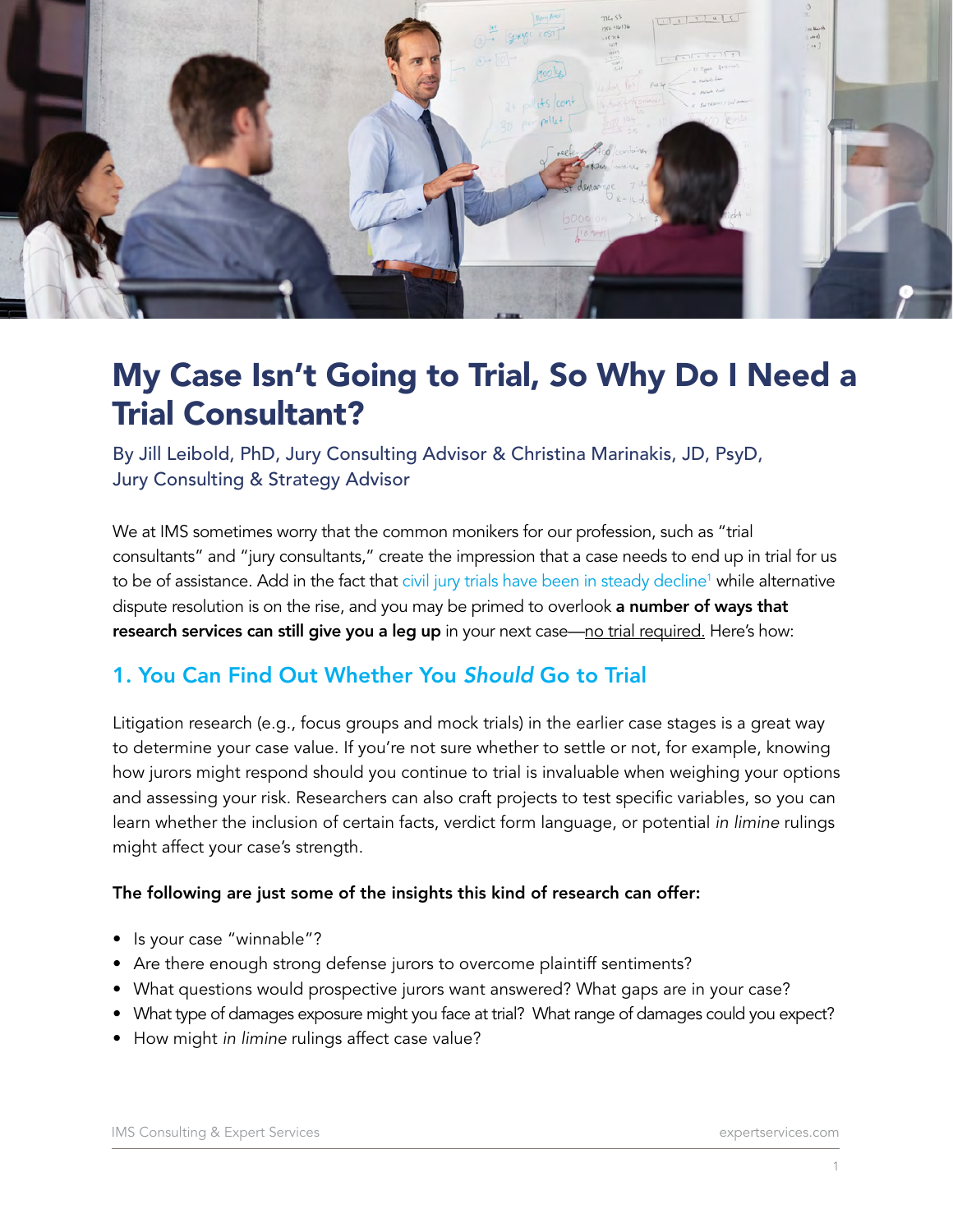## 2. You Can Inform Your Settlement Strategy by Gaining the Advantage

Once you've learned the value of your case, if you do opt to settle, you'll enter negotiations with significantly more knowledge and leverage. And this doesn't only extend to your own hand; you'll know quite a bit about what your opponent is playing with, too. Consider this:

- A solid idea of your damages exposure means you can identify a fair (and preferably *favorable*) settlement.
- If you know your opponent's weak spots, you can press on them. You'll also have the opportunity to come up with counters for your own vulnerabilities.
- Don't forget graphics! Having a firm grip on your case presentation and bringing professional, persuasive graphics to the table shows your opponent that you're ready for action and gives them a taste of what they're up against—a strong move if they're not so sure they want to risk a trial.



Bringing professional, persuasive graphics to the table shows your opponent that you're ready for action.

### 3. You'll Still Need to Persuade Judges or Arbitrators

Alternatives to the jury trial are growing in popularity, but you're still ultimately trying to convince someone of the merits of your case. Studies have shown that communicating with non-jurors requires many of the same techniques to maximize effectiveness. (Check out our article discussing the similarities between judges and jurors, for example.)

In any of these no-jury scenarios, testing and developing your themes, strategies, graphics, and/or witnesses through a mock-style project can still make all the difference. After all, the rendered decisions are just as legally binding.

### Bench Trial

If it's a judge who will decide your case, you can still test potential outcomes. A mock bench trial—in which we use a panel of retired judges similar in profile to your case needs—examines how your judge might rule, which arguments and themes they might find most advantageous to each side, and more.

### Arbitration

Likewise, our mock arbitrations gather a sample of decision makers with the right background to match your arbitrator(s). Along with ascertaining strengths, weaknesses, gaps, and potential outcomes, such research can evaluate any witnesses that might be presented during the arbitration—whereupon you can further prep them as needed.